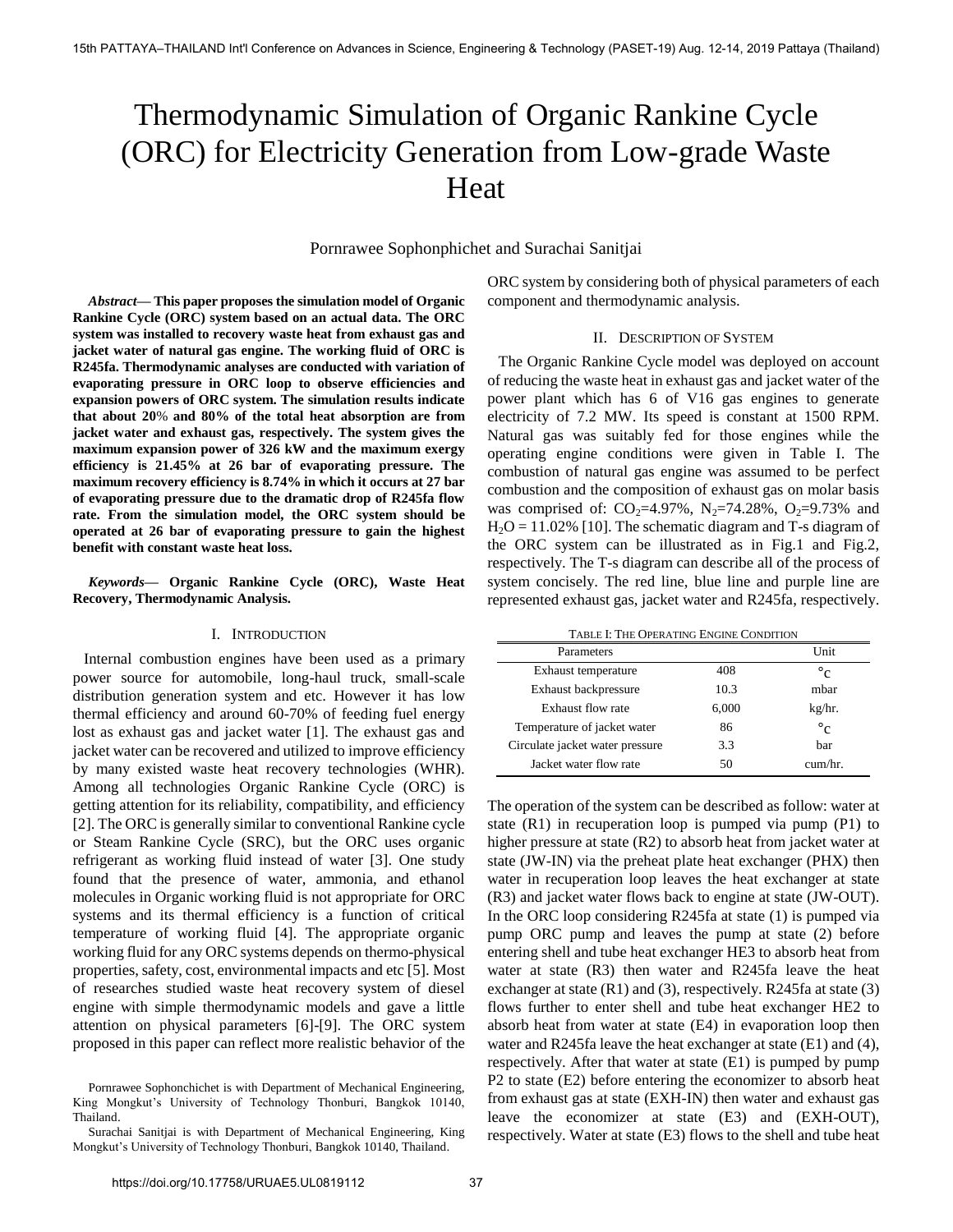exchanger HE1 to release heat to R245fa then water and R245fa leave the heat exchanger at state (E4) and (5), respectively. The R245fa fluid flows thought the screw expander to produce work to generate electricity and R245fa leaves the expander at state (6) then R245fa flows to condenser to condense R245fa back to liquid at state (1) again. The cooling water at inlet condenser at state (CW-IN) leaves the condenser at (CW-OUT) state.



Fig. 1. Schematic Diagram of the ORC System



Fig. 2. T-s Diagram of the ORC System

There are 3 types of heat exchanger inside the model and its main practical parameters for simulation are shown in Table II, III, and IV for shell and tube heat exchanger (HE1, HE2, and HE3), plate heat exchanger (PHX, and COND) and air cooled heat exchanger (ECONOMIZER), respectively.

| Parameter             | HE <sub>1</sub> | H <sub>E2</sub> | HE <sub>3</sub> | Unit |
|-----------------------|-----------------|-----------------|-----------------|------|
| Shell inner diameter/ | 586/610         | 402/426         | 357/377         | mm   |
| Shell outer diameter  |                 |                 |                 |      |
| Tube length           | 3.480           | 3.440           | 3.450           | mm   |
| Baffle spacing        | 750             | 172             | 172             | mm   |
| Number tube/Pass      | 570/1           | 295/1           | 2.231           |      |
| <b>TEAM</b> type      | $A-E-I.$        | $B$ -E-L        | $B$ -E-L        |      |
| Location of hot fluid | Tube side       | Tube side       | Tube side       |      |

| TABLE III: PLATE HEAT EXCHANGER PARAMETERS |                |             |      |
|--------------------------------------------|----------------|-------------|------|
| Parameter                                  | <b>PHX</b>     | <b>COND</b> | Unit |
| Horizontal port centers distance           | 225            | 632         | mm   |
| Vertical port centers distance             | 850            | 2,574       | mm   |
| Plate thickness                            | 0.5            | 0.6         | mm   |
| Compressed plate pitch                     | 3.1            | 5.1         | mm   |
| Port diameter                              | 100            | 391.92      | mm   |
| Plate width                                | 460            | 1,038.35    | mm   |
| Number of plates                           | 94             | 241         |      |
|                                            |                |             |      |
| TABLE IV: ECONOMIZER PARAMETERS            |                |             |      |
| Parameter                                  |                | Uni         |      |
|                                            |                | t           |      |
| Bays per unit                              | 3              |             |      |
| Number of bundles                          | $\mathfrak{D}$ |             |      |
| Tube length                                | 3,000          | mm          |      |
| Tube outer diameter                        | 25.4           | mm          |      |
| Number of tube rows                        | 8              | mm          |      |
| Number of tubes/passes                     | 384/1          |             |      |

# III. THERMODYNAMIC ANALYSIS

The energy balance of the system can be expressed as equation Eq. (1).  $Q_N$  represents energy entering the system whereas  $Q_{OUT}$  represents energy leaving the system.

$$
\left|Q_{IN} - Q_{OUT}\right| = 0\tag{1}
$$

The equation of energy balance can be expanded to clarify the components of  $Q_{IN}$  and  $Q_{OUT}$  as shown by Eq. (2).

$$
|Q_{EXH} + Q_{JW} + P_{ORC} - Q_{COMP} - P_{EXP}| = 0
$$
 (2)

Energy entering the system consists of absorbed waste heats from exhaust gas  $(Q_{EXH})$  and jacket water  $(Q_{JW})$ , respectively.  $P_{ORC}$  is electricity consumption of ORC pump. Energy leaving the system consists of rejected heat by condenser  $(Q_{\text{COMP}})$  and screw expander work  $(P_{\text{EXP}})$  while other losses are ignored. The screw expander was assumed to have a constant isentropic efficiency  $(\eta_{EXP})$  to equal 0.55 and the internal structure of screw expander was ignored. The pumps in recuperation loop and boiling loop consume small amount of energy and can be ignored while the ORC pump in ORC loop consumes much more energy and its efficiency is up to the pump characteristic curve. The expansion power and isentropic efficiency of expander can be expressed as Eq. (3) and Eq.  $(4)$ , respectively, and  $\dot{m}$  represents mass flow rate of working fluid R245fa in the ORC loop.

$$
P_{EXP} = \dot{m}(h_5 - h_6) \tag{3}
$$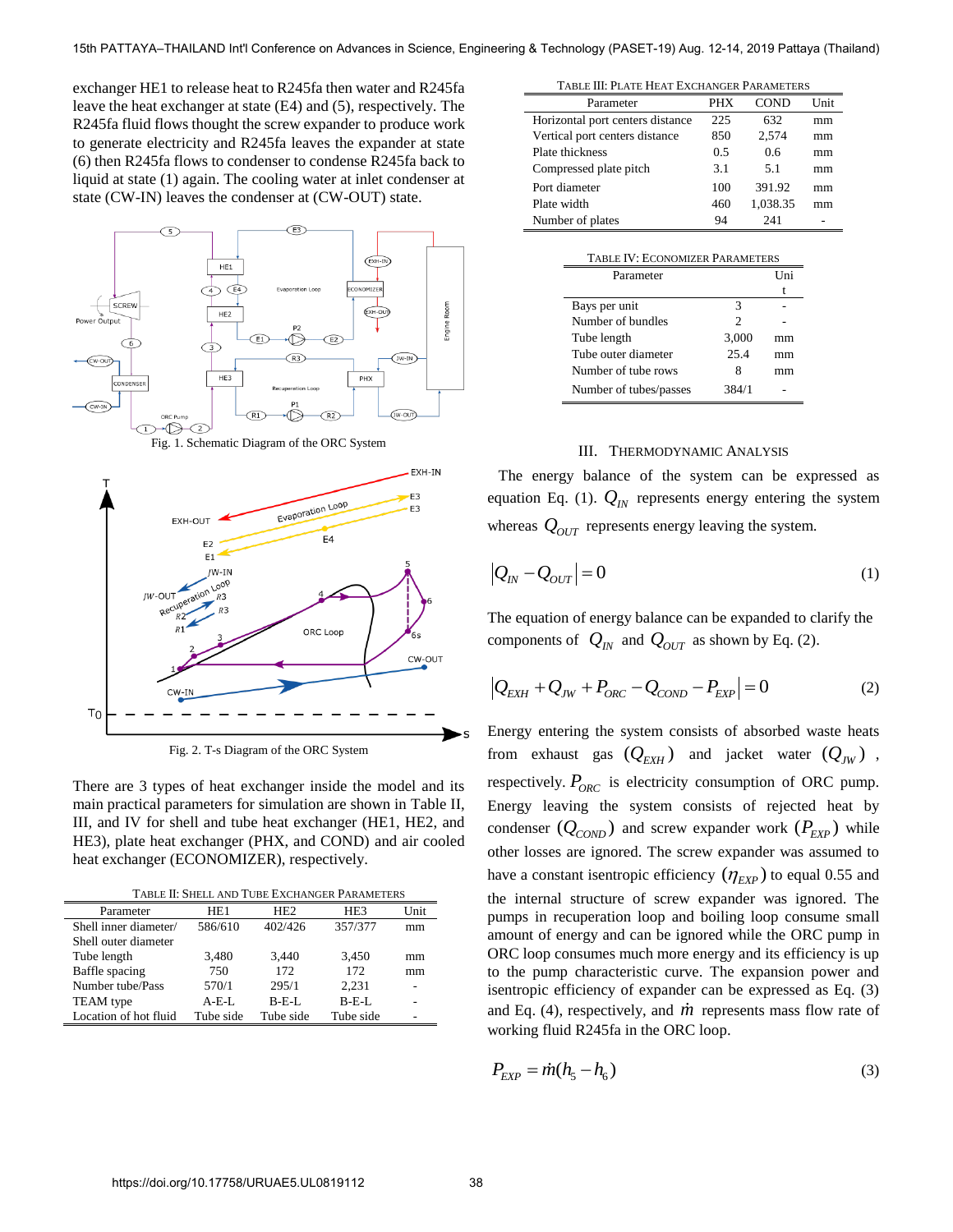$$
\eta_{EXP} = \frac{h_{5} - h_{6}}{h_{5} - h_{6s}}
$$
\n(4)

The recovery efficiency or  $1<sup>st</sup>$  efficiency is the ratio between useful work and absorption heat can be written as Eq. (5)

$$
\eta_{1st} = \frac{P_{EXP}}{Q_{EXH} + Q_{JW}}
$$
\n(5)

In order to analyze  $2<sup>nd</sup>$  efficiency, the term of exergy must be introduced. Exergy is the maximum theoretical useful work that a system could produce when interacts only with its environmental until thermodynamic equilibrium state is reached the dead state. In this paper, the dead state temperature is assumed to be 300 K $(T_0)$ . Then exergy can be expressed for any steam state (i) as in Eq. (6) when potential and kinetic exergy are omitted.

$$
\dot{E}_i = \dot{m}_i [(h_i - h_0) - T_0 (s_i - s_0)]
$$
\n(6)

The net exergy rate enters the system  $(\dot{E}_{IN})$  as is Eq. (7). It is the summation of the net exergy rate of exhaust gas  $(\dot{E}_{E X H})$ and jacket water  $(E_{JW})$  together with electrical energy consumption of ORC pump  $(P_{ORC})$ .

$$
\dot{E}_{IN} = \dot{E}_{EXH} + \dot{E}_{JW} + P_{ORC}
$$
\n(7)

The Eq. (7) can be clarified as followed. The net exergy rate of exhaust gas entering the system  $(E_{E X H})$  can be expressed as Eq. (8), when  $\dot{m}_{EXH}$  represents mass flow rate of exhaust gas.

$$
\dot{E}_{EXH} = \dot{m}_{EXH} [(h_{EXH-IN} - h_{EXH-OUT})
$$
  
- $T_0 (s_{EXH-IN} - s_{EXH-OUT})]$  (8)

The net exergy rate of jacket water entering the system  $(\dot{E}_{JW})$ can be expressed as Eq. (9), when  $\dot{m}_{JW}$  represents mass flow rate of jacket water.

$$
\dot{E}_{JW} = \dot{m}_{JW} [(h_{JW-IN} - h_{JW-OUT})
$$
  
-T<sub>0</sub>(s<sub>JW-IN</sub> - s<sub>JW-OUT</sub>)] (9)

Considering the exergy losses over the process, the net exergy loss is the summation of exergy losses in all heat exchangers, pumps, and the screw expander. So it can be written as Eq. (10).

$$
\dot{I} = \dot{I}_{EXH-WF} + \dot{I}_{JW-WF} + \dot{I}_{COMP} + \dot{I}_{EXP} + \dot{I}_{P}
$$
(10)

The total exergy loss of Eq. (10) can be clarified as followed. The exergy loss in the heat exchanging process between exhaust

gas and working fluid  $(I_{E X H - W F})$  is the summation of exergy losses in the 3 heat exchangers including economizer, HE1, and HE2 as shown in Eq. (11)

$$
\dot{I}_{EXH-WF} = (\dot{E}_{EXH-N} - \dot{E}_{EXH-OUT}) - (\dot{E}_5 - \dot{E}_3)
$$
(11)

The exergy loss in the heat exchanging process between jacket water and working fluid  $(I_{JW-WF})$  is the summation of exergy losses in the 2 heat exchangers including PHX, and HE3 as shown in Eq. (12)

$$
\dot{I}_{JW-WF} = (\dot{E}_{JW-N} - \dot{E}_{JW-OUT}) - (\dot{E}_3 - \dot{E}_2)
$$
(12)

The exergy loss in the condensation process between working fluid and cooling water can be expressed as shown in Eq. (13)

$$
\dot{I}_{\text{COND}} = (\dot{E}_6 - \dot{E}_1) - (\dot{E}_{\text{CW-OUT}} - \dot{E}_{\text{CW-IN}})
$$
(13)

Exergy loss as a result of non-isentropic compression of ORC pump is defined as Eq. (14)

$$
\dot{I}_P = \dot{m}[T_0(s_2 - s_1)] \tag{14}
$$

Exergy loss due to of non-isentropic expansion process in screw expander as Eq. (15)

$$
\dot{I}_{EXP} = \dot{m}[T_0(s_6 - s_5)]
$$
\n(15)

The exergy efficiency of the ORC system can be defined as Eq. (16)

$$
\eta_{2nd} = \frac{P_{EXP}}{\dot{E}_{IN}}\tag{16}
$$

To investigate each component, the fuel and product exergy concept is applied. The exergy of product  $(E_{P,j})$  is the desired output exergy while the exergy of fuel  $(E_{F,j})$  is the input exergy for any component j. Generally fuel exergy could not be totally converted to product exergy thus exergy loss occurs and this relationship can be expressed as Eq. (17)

$$
\dot{E}_{P,j} = \dot{E}_{F,j} - \dot{E}_{L,j} \tag{17}
$$

Apply fuel and product exergy to analyse exergy efficiency for each component and can be expressed as in table V.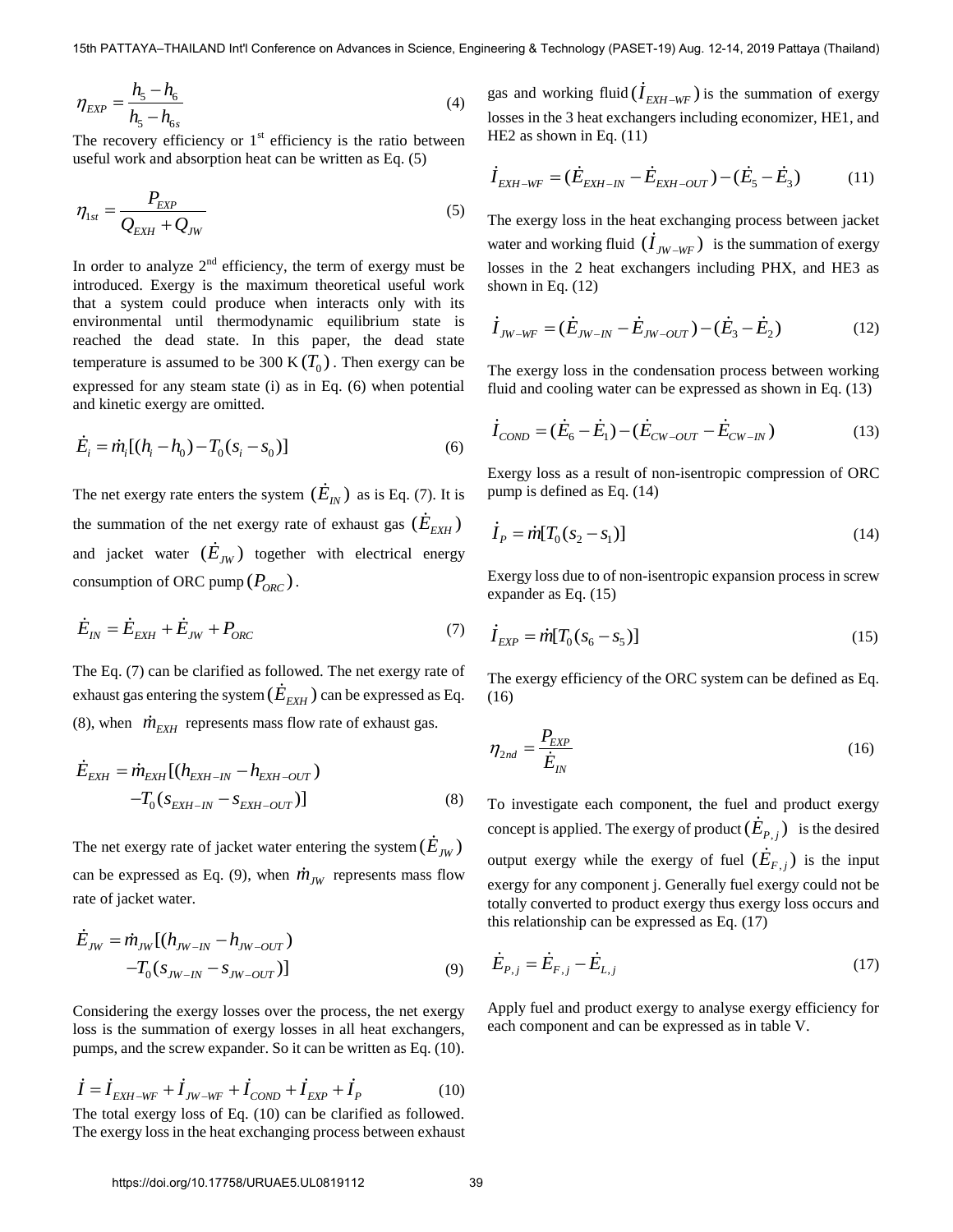|                   | TABLE V: COMPONENTS EXERGY ANALYSIS                          |                                     |  |
|-------------------|--------------------------------------------------------------|-------------------------------------|--|
| Component         | $Ex_{F}$                                                     | $Ex_{p}$                            |  |
| <b>ORC PUMP</b>   | $P_{ORC}$                                                    | $\dot{E}x_2 - Ex_1$                 |  |
| HE <sub>3</sub>   | $Ex_{R3} - Ex_{R1}$                                          | $\dot{Ex}_3 - \dot{Ex}_2$           |  |
| HE <sub>2</sub>   | $Ex_{B4} - Ex_{B1}$                                          | $\overline{Ex}_4 - \overline{Ex}_3$ |  |
| HE <sub>1</sub>   | $Ex_{B3} - Ex_{B4}$                                          | $\overline{Ex}_5 - \overline{Ex}_4$ |  |
| Screw Expander    | $\overline{Ex}_5 - \overline{Ex}_6$                          | $P_{\scriptscriptstyle KYP}$        |  |
| <b>COND</b>       | $\overline{Ex}_{6}-\overline{Ex}_{1}$                        | $Ex_{CW-OUT} - Ex_{CW-N}$           |  |
| <b>PHX</b>        | $\dot{E}x_{\rm rw-IN} - Ex_{\rm JW-OUT}$                     | $Ex_{R3} - Ex_{R2}$                 |  |
| <b>ECONOMIZER</b> | $\dot{Ex}_{\text{EXH}-\text{IN}}-Ex_{\text{EXH}-\text{OUT}}$ | $Ex_{F3} - Ex_{F2}$                 |  |

#### IV. RESULTS AND DISCUSSION

# 4.1. Waste Heat Absorption

The waste heat absorption  $Q_{E X H}$  and  $Q_{J W}$  can be plotted with variation of evaporating pressure as shown in Fig.3 and the summation of them is shown in Fig.4. The results in Fig.3 show the tendency of heat absorption with variation of the condition of ORC pump. The absorption *QEXH* ,*QJW* and its summation decreases as evaporating pressure increases because of the characteristic of ORC pump. Considering at the lower evaporating pressure, ORC pump gives lower temperature and pressure at state (2) whereas temperature of exhaust and jacket water are fixed and the ORC pump also gives higher volume flow rate of R245fa. These reasons affect directly to heat transfer occur inside the economizer and PHX heat exchanger because the higher temperature difference and higher volume flow rate induce higher heat transfer. On the other hand, considering at the higher evaporating pressure, ORC pump gives higher temperature and pressure at state (2) and also gives lower volume flow rate of R245fa because the lower temperature difference and lower volume flow rate induce lower heat transfer. From Fig.4, the evaporating pressure is 21 bar and at this point the system can absorb the highest amount of waste heat of 4,769 kW.



Fig. 3. Heat recovery from exhaust and jacket water



### 4.2. Expansion Power and Efficiencies

Fig.5 shows the expansion power  $(P_{EXP})$  and recovery efficiency  $(\eta_{1st})$  with the variation of evaporating pressure. Considering the Fig.2, starting from the lowest evaporating pressure of 21 bar, expansion power has the lowest value because of the low difference pressure between entering and leaving screw expander even though the flow rate of R245fa is high and low expansion power relates directly to low recovery efficiency. When the evaporating pressure continue to rise as

shown in the Fig.5, the expansion power and recovery efficiency increases exponentially until the expansion power reaches its maximum point and can produce the maximum power of 326 kW at 26 bar. After expansion power passes its maximum point the expansion power drops because the dramatic drop of R245fa flow rate. But recovery efficiency has small change when evaporating pressure is higher than 26 bar and its maximum efficiency is 8.74% at 27 bar. The stationary recovery efficiency value caused by the simultaneous drops in expansion power and total heat recovery.



Fig. 5. Expansion power and recovery efficiency

Fig.6 shows the exergy efficiency with the variation of evaporating pressure. The trend of exergy efficiency is similar the recovery trend, but the values can express exactly how much percentage of possible work can be converted to actual work. The highest value of exergy efficiency of the system is 21.45% at evaporating pressure of 26 bar.